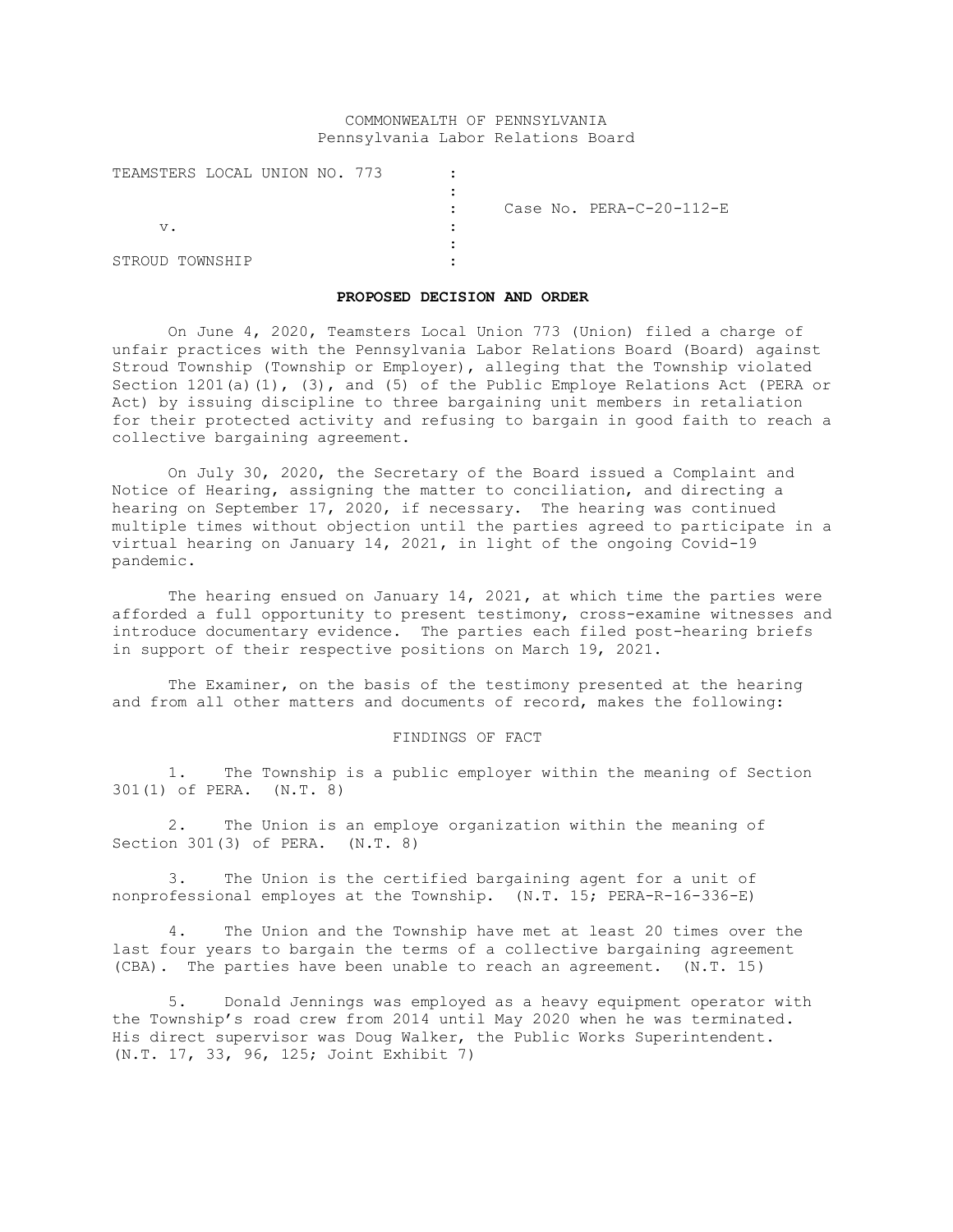6. William Unruh has been employed with the Township road crew since 2007, initially as a Laborer and now as a Laborer and small equipment operator. He also reports directly to Walker. (N.T. 55-57, 96)

7. Jennings was a member of the Union's negotiating committee during his employment with the Township and attended nearly every bargaining session where he participated on behalf of the Union. He also repeatedly expressed his support for the Union directly to Walker and during negotiations. (N.T. 36-39)

8. Unruh was also a member of the Union's negotiating committee and attended every bargaining session where he spoke up. He voiced his support for the Union sometime during the organizing drive approximately four years ago when the Township called a meeting with the entire road crew, the Board of Supervisors, and Walker. During that meeting, Ed Kramer who was one of the elected Supervisors, stated that he was taking the organizing drive personally and that the Township would take everything away if the employes unionized. Unruh questioned Kramer why he would take it personally. Unruh also repeatedly expressed his support for the Union to Walker dozens of times at work. (N.T. 77-81, 88)

8. On February 10, 2020, Unruh sustained a cut to his head from a falling tree limb while he was at work. He acknowledged that he did not have his hardhat on at the time and that he should have been wearing his hardhat. (N.T. 65-66, 98, 125-126, 144; Joint Exhibit 4, 5)

9. On February 14, 2020, Unruh had an exchange with Walker at approximately 8:00 a.m., at which time Walker asked Unruh about his alleged lack of effort earlier that morning. Since the alleged lack of effort, which involved assisting Walker with moving trucks, was prior to his shift starting at 7:00 a.m., Unruh told Walker "this is my time and I'll do what I want." During their later discussion at 8:00 a.m., Walker addressed several issues with Unruh, including his alleged lack of attention when Walker speaks to the crew, Unruh wearing a baseball cap over his eyes when Walker speaks to the crew, and Unruh's apparent sensitivity to light. Upon being told of Unruh's sensitivity to light, Walker stated that Unruh's vision was a safety issue. Unruh responded by stating "don't go there" and walking out of the room, despite Walker not being finished with the conversation. (N.T. 74, 84, 99- 100, 127-130, 144; Joint Exhibit 4, 6)

10. On February 26, 2020, Township Manager Daryl Eppley conducted an investigation of Unruh's conduct by interviewing Unruh and Walker, and then recommended a written warning to the Board of Supervisors, which was approved on March 3, 2020. (N.T. 100, 155-156; Joint Exhibit 4)

11. On March 4, 2020, Unruh received a written warning from Eppley for a violation of safety policy resulting in preventable injury and acts of insubordination. (N.T. 96; Joint Exhibit 4)

12. Eppley is Walker's direct supervisor and himself reports to the Board of Supervisors. Eppley testified that Unruh's support for the Union played no role in his recommendation for discipline. (N.T. 96, 101)

13. On May 5, 2020, Jennings had a telephone conversation with Walker, during which he told Walker he had a potential exposure to Covid-19. Per Eppley's direction, Walker told Jennings not to come to work the following day while the Township discussed the matter with their labor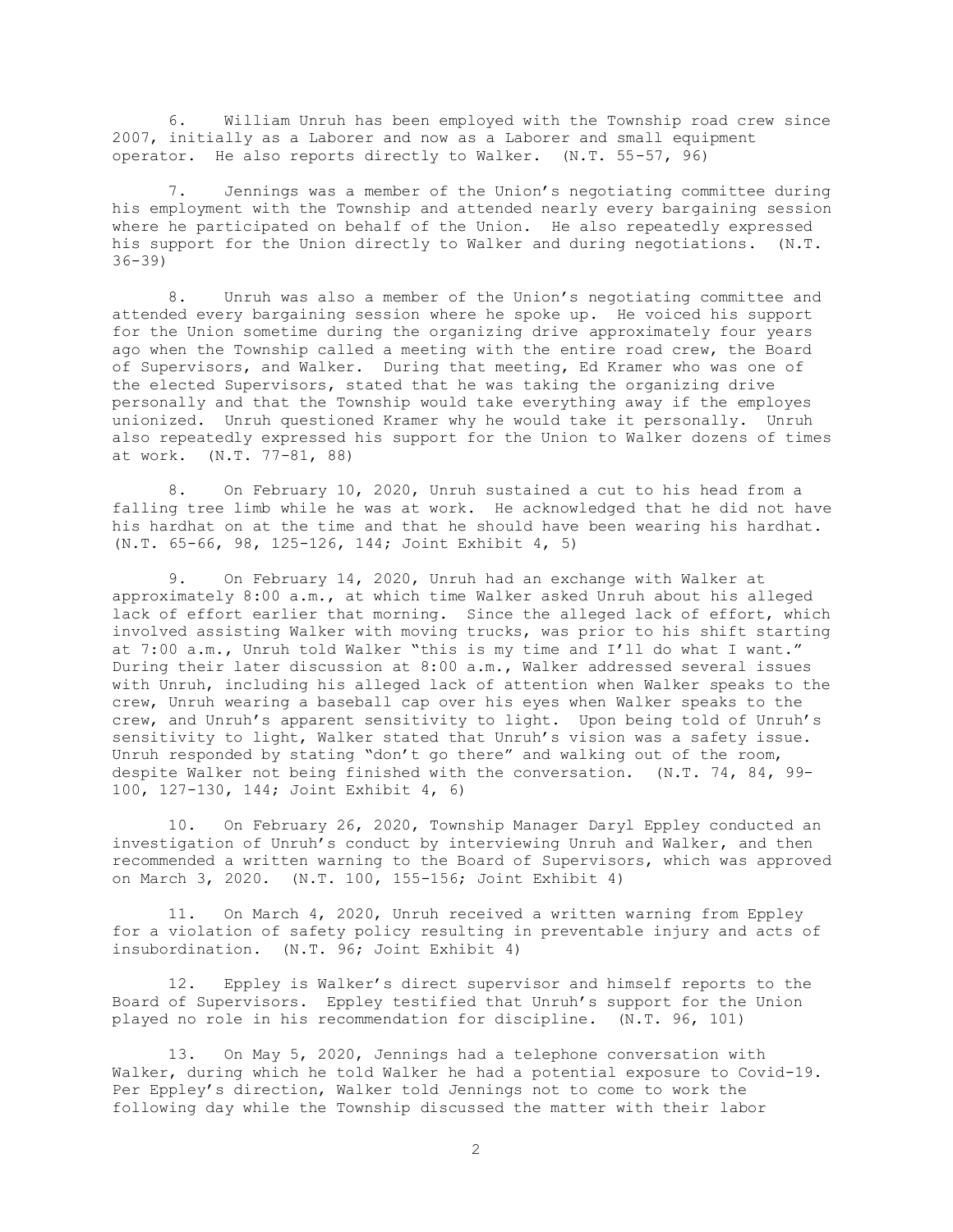counsel. Jennings repeatedly questioned Walker if he would be paid, to which Walker replied that he was unsure how it would be handled, but that Jennings would receive sick pay, personal or vacation leave. Jennings eventually indicated that he was going to call Eppley and specifically stated to Walker: "you're a boss? You're a fucking asshole." (N.T. 18-19, 102-103, 131-135; Joint Exhibit 8, 9)

14. Walker reported the alleged incident to Eppley on May 5, 2020, and Eppley conducted an investigation by interviewing Jennings and Walker on May 8, 2020. (N.T. 102-103; Joint Exhibit 8)

15. Prior to the May 5, 2020 alleged incident, Jennings was issued discipline in the form of verbal and written warnings from the Township. He received a verbal warning on January 8, 2020 for using profanity towards his co-workers in a text exchange. (N.T. 29, 51, 104; Joint Exhibit 8, 11)

16. Eppley testified that he made the recommendation to terminate Jennings for insubordination or use of abusive language towards a supervisor or fellow employe, which violated the Township's policy set forth in the employe handbook. Eppley also noted an alleged pattern of abusive conduct relative to the January 8, 2020 incident, as well as an alleged March 20, 2020 incident wherein Jennings purportedly told his fellow road crew employes "If I get this virus I'm coming in and giving it to all you mother fuckers." (N.T. 104-106, 137-139; Joint Exhibit 1, 8, 10)

17. Eppley testified that Jennings' support for the Union played no role in his recommendation for discipline. (N.T. 108)

18. On May 12, 2020, the Township Board of Supervisors voted to terminate Jennings' employment due to his alleged insubordination with Walker on May 5, 2020. (N.T. 109, 153; Joint Exhibit 7)

# DISCUSSION

In its charge, the Union alleged that the Township violated Section 1201(a)(1), (3), and (5) of the Act<sup>1</sup> by issuing discipline to three bargaining unit members in retaliation for their protected activity and refusing to bargain in good faith to reach a CBA. Specifically, the Union alleged that the Township issued written warnings to William Unruh and Randall Litts on March 4, 2020, and terminated Donald Jennings on May 15, 2020, as a result of their protected activity. During the January 14, 2021 hearing, the Union withdrew the charge as it relates to Litts. (N.T. 11). The Union also withdrew its allegation that the Township committed a bargaining violation contrary to Section 1201(a)(5) of the Act in its post-hearing brief. *See*  Union brief at 1-2. The Union maintains that the Township violated Section 1201(a)(1) and (3) of the Act by retaliating against Unruh and Jennings in response to their protected activity. The Township, on the other hand,

<sup>1</sup> Section 1201(a) of PERA provides that "[p]ublic employers, their agents or representatives are prohibited from: (1) Interfering, restraining or coercing employes in the exercise of the rights guaranteed in Article IV of this act...(3) Discriminating in regard to hire or tenure of employment or any term or condition of employment to encourage or discourage membership in any employe organization...(5) Refusing to bargain collectively in good faith with an employe representative which is the exclusive representative of employes in an appropriate unit, including but not limited to the discussing of grievances with the exclusive representative. 43 P.S. § 1101.1201.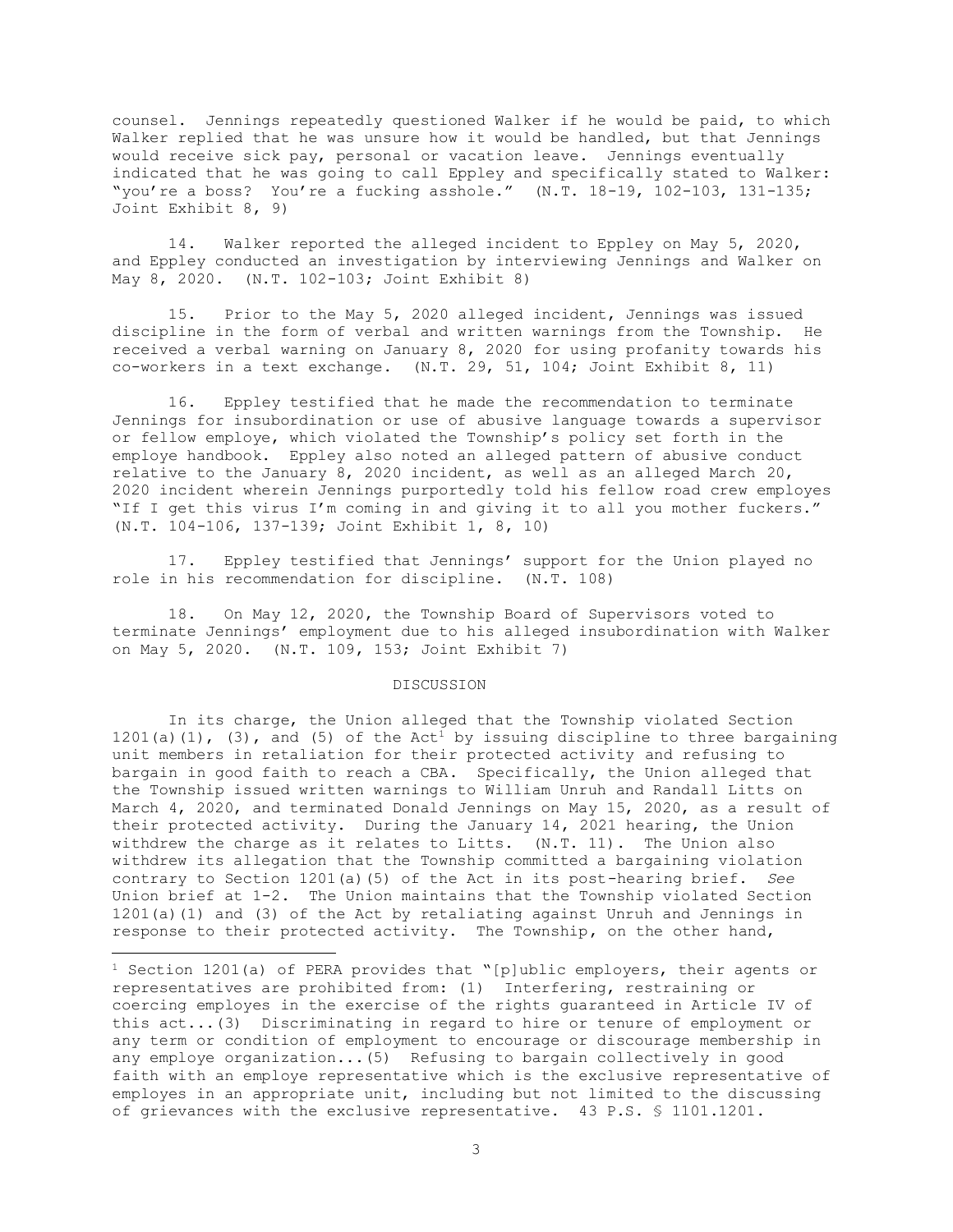contends that the charge should be dismissed because there were legitimate nondiscriminatory reasons for the discipline of both Unruh and Jennings.

In a Section 1201(a)(3) discrimination claim, the Complainant has the burden of establishing the following three-part conjunctive standard: (1) that the employe engaged in activity protected by PERA; (2) that the employer knew the employe engaged in protected activity; and (3) the employer engaged in conduct that was motivated by the employe's involvement in protected activity. Audie Davis v. Mercer County Regional Council of Government, 45 PPER 108 (Proposed Decision and Order, 2014) citing St. Joseph's Hospital v. PLRB, 373 A.2d 1069 (Pa. 1977). Motive creates the offense. PLRB v. Stairways, Inc., 425 A.2d 1172 (Pa. Cmwlth. 1981). Once a prima facie showing is established that the protected activity was a motivating factor in the employer's decision, the burden shifts to the employer to demonstrate that the action would have occurred even in the absence of that protected activity. Teamsters Local 776 v. Perry County, 23 PPER 1 23201 (Final Order, 1992). If the employer offers such evidence, the burden shifts back to the complainant to prove, on rebuttal, that the reasons proffered by the employer were pretextual. Teamsters Local 429 v. Lebanon County, 32 PPER ¶ 32006 (Final Order, 2000). The employer need only show by a preponderance of the evidence that it would have taken the same actions sans the protected conduct. Mercer County Regional COG, *supra*, citing Pennsylvania Federation of Teachers v. Temple University, 23 PPER ¶ 23033 (Final Order, 1992).

In addition, the Board has recognized that, in the absence of direct evidence, it will give weight to several factors upon which an inference of unlawful motive may be drawn. City of Philadelphia, 26 PPER ¶ 26117 (Proposed Decision and Order, 1995). The factors which the Board considers are: the entire background of the case, including any anti-union activities by the employer; statements of supervisors tending to show their state of mind; the failure of the employer to adequately explain the adverse employment action; the effect of the adverse action on unionization activities-for example, whether leading organizers have been eliminated; the extent to which the adversely affected employes engaged in union activities; and whether the action complained of was "inherently destructive" of employe rights. City of Philadelphia, *supra*, *citing* PLRB v. Child Development Council of Centre County, 9 PPER 1 9188 (Nisi Decision and Order, 1978). Although close timing alone is insufficient to support a basis for discrimination, Teamsters Local 764 v. Montour County, 35 PPER 12 (Final Order, 2004), the Board has long held that the timing of an adverse action against an employe engaged in protected activity is a legitimate factor to be considered in determining anti-union animus. Berks Heim County Home, 13 PPER ¶ 13277 (Final Order, 1982).

The Union has sustained its burden of proving the first two elements of a Section 1201(a)(3) discrimination claim. Indeed, the record shows that both Jennings and Unruh were on the Union's negotiating committee and expressed their support for the Union directly to the Township on numerous occasions, which is clearly protected activity under the Act. Likewise, the record shows that the Township was aware of this protected activity, as Eppley conceded during the hearing. In fact, these two elements of the test are undisputed by the parties. The only remaining issue then is whether the Township was motivated by the protected activity of Unruh and Jennings when it disciplined them on March 4, 2020 and May 12, 2020, respectively.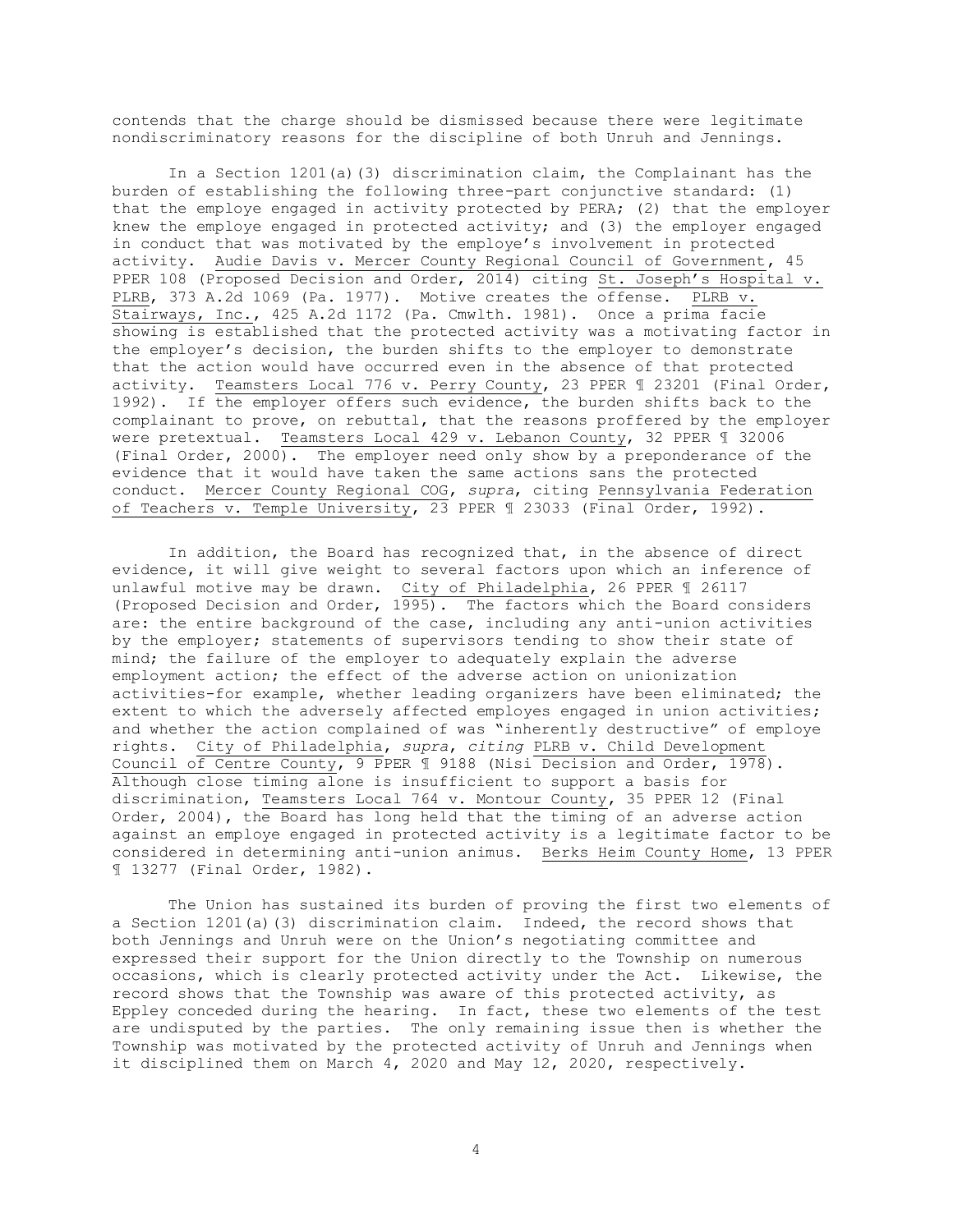In its post-hearing brief, the Union points to a number of factors, which allegedly support an inference of unlawful motive on behalf of the Township. With regard to Jennings, the Union argues that Jennings testified that he simply stated "what the fuck" to his direct supervisor Walker on May 5, 2020, (N.T. 24), and not "you're a fucking asshole." (N.T. 28-29). The Union contends that employes use profanity and expletives at work all the time and that the Township even permitted Jennings to do so in his text exchange with co-workers without any disciplinary consequences. (N.T. 52- 53). The Union maintains that this is evidence of pretext on behalf of the Township. In the same vein, the Union argues that the Township's discipline of Unruh was pretextual in nature, given that employes regularly ignore the hardhat rule and that nobody gets disciplined for it, except for Unruh. (N.T. 66, 145-147). The Union also asserts that Unruh was not being insubordinate to Walker during the February 14, 2020 incident. Rather, the Union argues that Unruh's statement of "don't go there" during the February 14, 2020 incident was itself protected activity because it related to employe safety, and therefore, the Township's imposition of discipline for that statement is itself a violation of the Act.<sup>2</sup> The Union's arguments, however, are not persuasive.

First of all, the testimony of Jennings that he stated "what the fuck" to Walker on May 5, 2020, and not "you're a fucking asshole," has not been accepted as credible. Instead, the credible evidence of record shows that Jennings called his direct supervisor a "fucking asshole" on May 5, 2020. While the record does show that employes regularly use profanity at the Township, the record is devoid of any evidence whatsoever that any employe ever directly insulted his supervisor by using such language in a verbally abusive and/or threatening manner. As the Township persuasively notes, there is a significant difference between employes simply cursing in general and an employe who does so in a verbally abusive manner to his direct supervisor and/or his fellow employes. And, although the record also shows that Walker himself has allegedly berated his fellow employes and direct reports with similar language, the credible evidence demonstrates that nobody ever complained about Walker's conduct to anyone in management. (N.T. 53-54, 123). As a result, there is no evidence of pretext or disparate treatment relative to the termination of Jennings. Indeed, despite the Union's argument that the Township has allowed such conduct to occur without any discipline as it relates to Jennings' profanity-laced text exchange with his co-workers, that assertion is also unsupported by this record, which clearly demonstrates that Jennings received a verbal warning for this conduct on January 8, 2020.

Notwithstanding the Union's allegations of pretext, the Township's explanation for the termination has been accepted as credible and persuasive. Eppley convincingly testified that he made the recommendation to terminate Jennings for insubordination or use of abusive language towards a supervisor or fellow employe, which violated the Township's policy set forth in the employe handbook. Eppley and Township Supervisor Jennifer Shukaitis also noted a pattern of abusive and escalating conduct relative to the January 8, 2020 incident, as well as a March 2020 incident wherein Jennings purportedly told his fellow road crew employes "If I get this virus I'm coming in and giving it to all you mother fuckers." Eppley and Shukaitis credibly testified that Jennings' support for the Union played no role in his

 $2$  Specifically, Unruh testified that he made the statement because Walker was allegedly being hypocritical, as the Township had purportedly ignored safety issues for many years. (N.T. 75).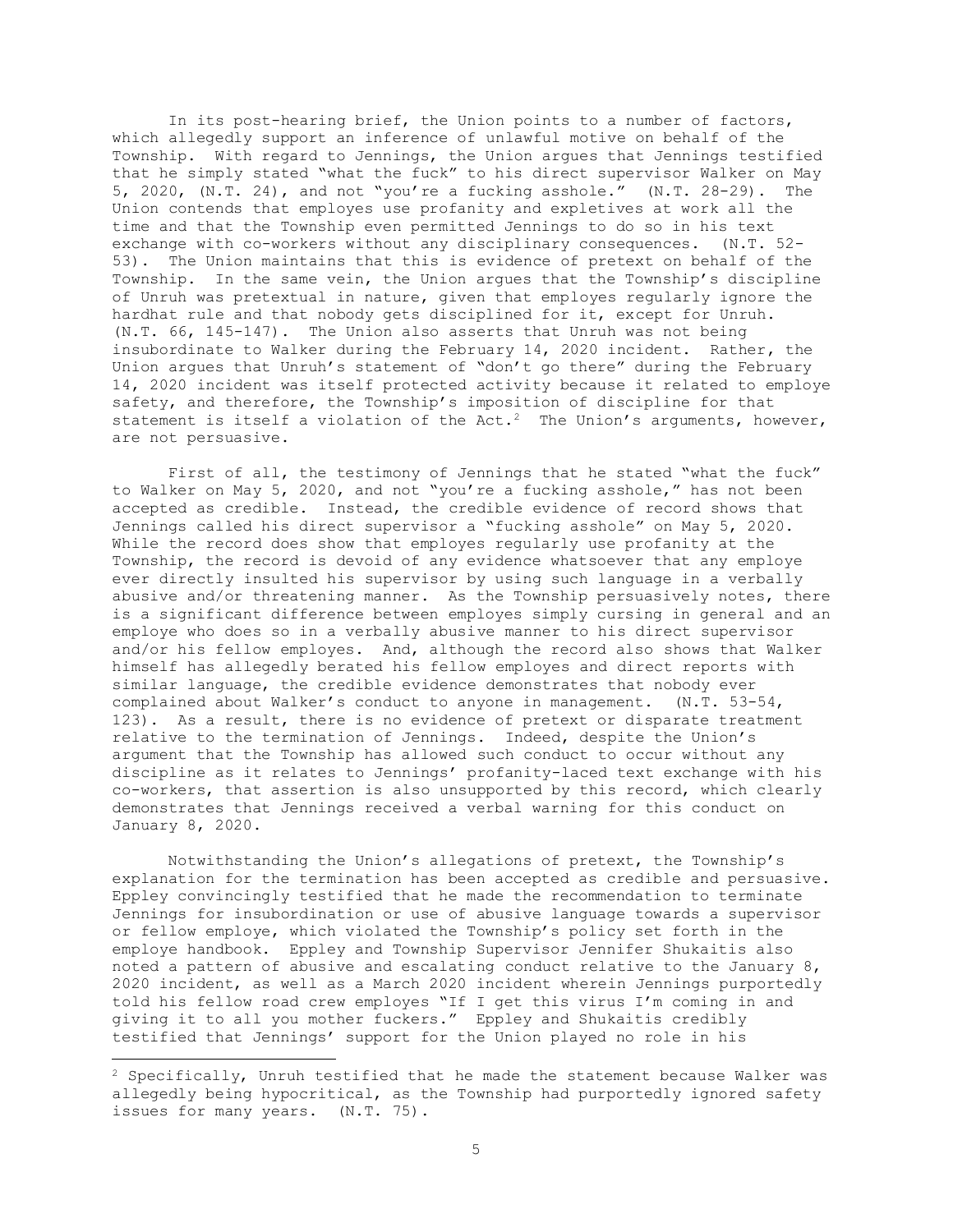termination. (N.T. 108, 153-155).<sup>3</sup> Accordingly, the Union's charge as it relates to Jennings must be dismissed.

The same result must obtain with regard to Unruh. Once again, the Township's explanation for the discipline has been accepted as credible and persuasive. Eppley testified credibly that Unruh's support for the Union played no role in his recommendation for discipline. And, Shukaitis testified credibly that she voted to discipline Unruh, not because of his support for the Union, but rather because he committed a breach of the Township's safety policy contained in the employe handbook and his insubordination with Walker. (N.T. 156-157).4 In fact, Unruh did not even dispute Walker's version of events for both the February 10 and February 14, 2020 incidents, nor did he deny the allegations. Instead, the Union argues that the discipline was pretextual because employes regularly ignore the hardhat rule and nobody ever gets disciplined. However, the record is devoid of any evidence that another employe was also injured as a result of not wearing his or her hardhat. What is more, the Union has not shown that any other employe also committed such insubordinate conduct, as evidenced by Unruh telling his supervisor "don't go there" and walking out on the conversation, despite the supervisor's indication that he was not finished talking yet. Thus, there is no evidence of pretext or disparate treatment to support an inference of unlawful motive on behalf of the Township, as it relates to Unruh either. Furthermore, to the extent Kramer's statement approximately four years ago, that he was taking the organizing drive personally, represents direct evidence of animus related to the discipline of Unruh and Jennings, the Township has demonstrated that it would have disciplined these bargaining unit members in the same manner even without the protected activity.

Finally, as set forth above, the Union maintains that Unruh's statement of "don't go there" during the February 14, 2020 incident was itself protected activity because it related to employe safety, and therefore, the Township's imposition of discipline for that statement is itself a violation of the Act. However, this argument is also unavailing. While Unruh testified that he made the statement because the Township had allegedly ignored safety issues for many years, that is not what he actually said in the moment. To the contrary, he simply stated "don't go there" in response to Walker's assertion that his vision was a safety issue. Unruh did not make a complaint to Walker about any alleged unsafe working conditions on behalf of himself or any other employes. Instead, he simply used an idiom, which in everyday vernacular is widely understood to express an unwillingness to speak about a certain topic. How this constitutes protected concerted activity is unclear.

Section 401 of the Act provides in relevant part as follows:

 $3$  Notably, Shukaitis began her term as an elected Township Supervisor in January 2020 and had no involvement with the CBA negotiations. Nor did she have any knowledge of Jennings' protected activity. (N.T. 152-153). Without knowledge of the protected activity, it was impossible for Shukaitis to have been unlawfully motivated when she voted to terminate Jennings. *See*  Pennsylvania Federation of Teachers v. Temple University, 23 PPER ¶ 23033 (Final Order, 1992).

<sup>4</sup> As was the case with Jennings, Shukaitis was similarly unaware of Unruh's protected activity, as well. (N.T. 157).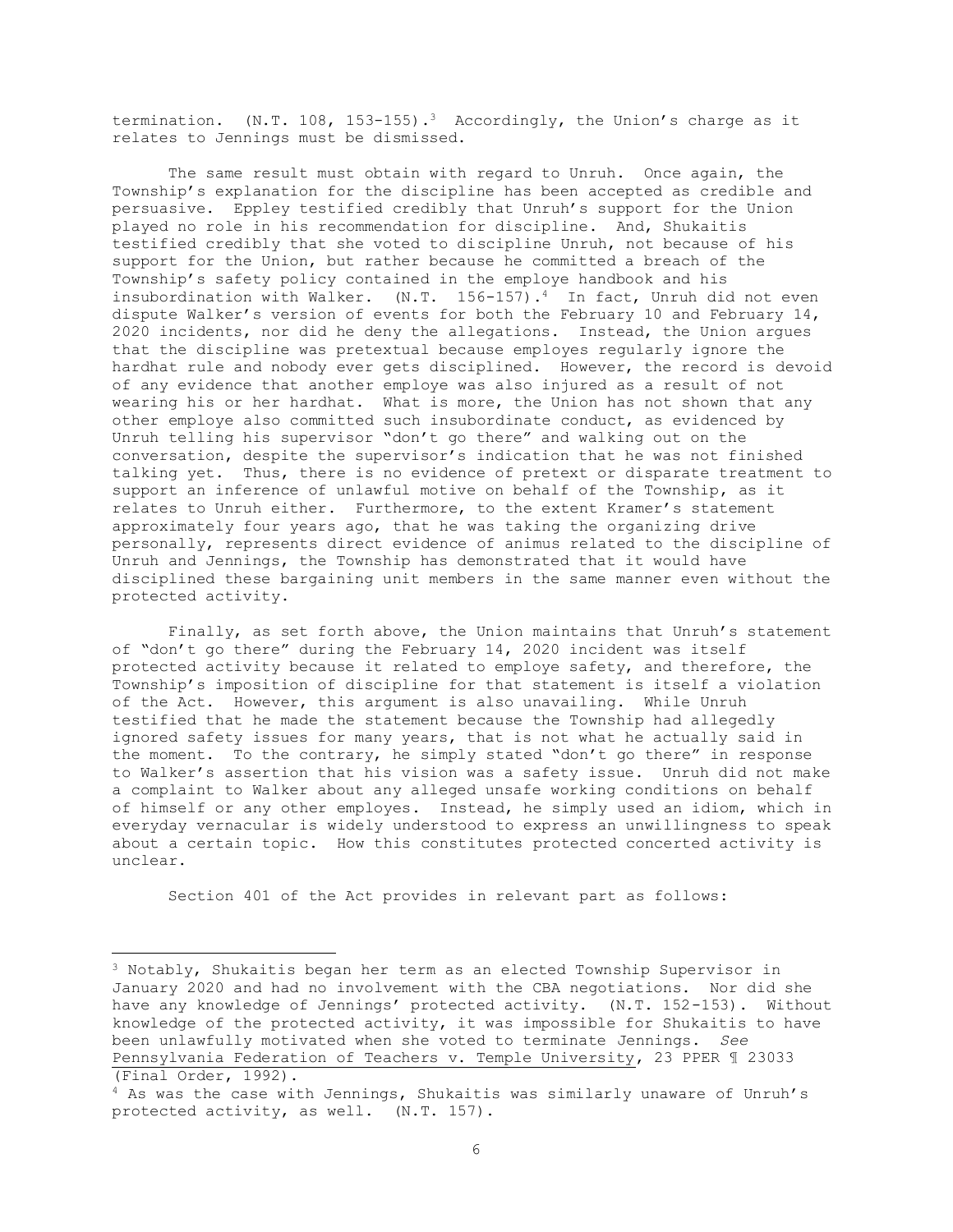It shall be lawful for public employes to organize, form, join or assist in employe organizations or to engage in lawful concerted activities for the purpose of collective bargaining or other mutual aid and protection or to bargain collectively through representatives of their own free choice and such employes shall also have the right to refrain from any and all such activities...

## 43 P.S. § 1101.401.

The Fourth Circuit Court of Appeals has held that where an individual employe was neither attempting to enforce a collective bargaining agreement, seeking to induce group action, nor acting on behalf of a group, when he protested alleged conduct by the employer, the activity is not protected pursuant to Section 7 of the National Labor Relations Act,<sup>5</sup> which is nearly identical to Article IV of PERA. Blaw-Knox Foundry & Mill Machinery, Inc. v. NLRB, 646 F.2d 113 (4<sup>th</sup> Cir. 1981). In this case, Unruh was not attempting to enforce any provision of a CBA. Indeed, there is no CBA between the parties. Nor is there evidence that he was seeking to induce group action or acting on behalf of a group. In fact, he did not even make a safety complaint as it related to himself. Conversely, Walker was actually the one who arguably was making a safety complaint, about which Unruh refused to speak. To that end, it was Unruh's refusal to speak to Walker anymore that led to his discipline for insubordination, as Unruh immediately walked out of the room, despite Walker indicating that he was not finished discussing the matter yet. Therefore, it cannot be concluded on this record that the Township disciplined Unruh for his protected activity. And, in any case, the Union did not allege an independent violation of Section 1201(a)(1) in the specification of charges. As such, the charge must be dismissed in its entirety.

#### **CONCLUSIONS**

The Examiner, therefore, after due consideration of the foregoing and the record as a whole, concludes and finds as follows:

 1. The Township is a public employer within the meaning of Section 301(1) of PERA.

 2. The Union is an employe organization within the meaning of Section 301(3) of PERA.

3. The Board has jurisdiction over the parties hereto.

 4. The Township has not committed unfair practices in violation of Section 1201(a)(1) or (3) of PERA.

#### **ORDER**

In view of the foregoing and in order to effectuate the policies of PERA, the Hearing Examiner

<sup>5</sup> 29 U.S.C.A. § 157.